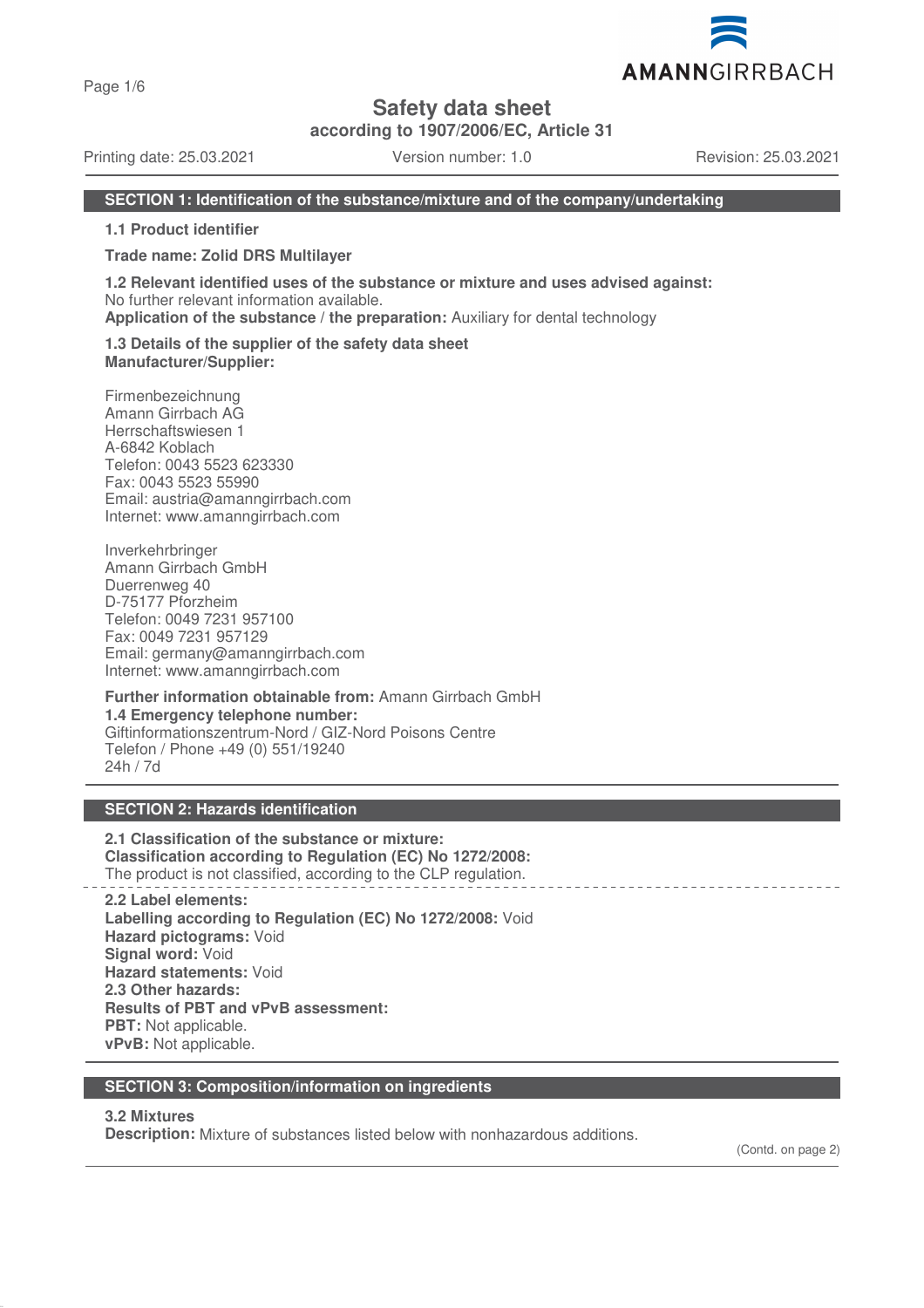

**Safety data sheet**

**according to 1907/2006/EC, Article 31**

Printing date: 25.03.2021 Version number: 1.0 Revision: 25.03.2021

Page 2/6

(Contd. of page 1)

50-100%

## **Trade name: Zolid DRS Multilayer**

## **Dangerous components:**

CAS: 1314-23-4 EINECS: 215-227-2 Reg.nr.: 01-2119486976-14 zirconium dioxide substance with a Community workplace exposure limit **Additional information:** For the wording of the listed hazard phrases refer to section 16.

## **SECTION 4: First aid measures**

#### **4.1 Description of first aid measures:**

#### **General information:**

Take affected persons out into the fresh air. Do not leave affected persons unattended. **After inhalation:** Supply fresh air; consult doctor in case of complaints. **After skin contact:** Immediately wash with water and soap and rinse thoroughly. **After eye contact:** Rinse opened eye for several minutes under running water. Call a doctor immediately. **After swallowing:** Call a doctor immediately. **4.2 Most important symptoms and effects, both acute and delayed:** No further relevant information available. **4.3 Indication of any immediate medical attention and special treatment needed:** No further relevant information available.

## **SECTION 5: Firefighting measures**

#### **5.1 Extinguishing media:**

**Suitable extinguishing agents:** CO2, powder or water spray. Fight larger fires with water spray or alcohol resistant foam. **5.2 Special hazards arising from the substance or mixture:** Formation of toxic gases is possible during heating or in case of fire. **5.3 Advice for firefighters: Protective equipment:** Mouth respiratory protective device.

Do not inhale explosion gases or combustion gases.

**Additional information:**

Collect contaminated fire fighting water separately. It must not enter the sewage system.

## **SECTION 6: Accidental release measures**

#### **6.1 Personal precautions, protective equipment and emergency procedures:**

Wear protective equipment. Keep unprotected persons away.

Ensure adequate ventilation.

Avoid formation of dust.

Use respiratory protective device against the effects of fumes/dust/aerosol.

**6.2 Environmental precautions:** Do not allow product to reach sewage system or any water course.

## **6.3 Methods and material for containment and cleaning up:**

Pick up mechanically.

Ensure adequate ventilation.

# **6.4 Reference to other sections:**

See Section 7 for information on safe handling.

See Section 8 for information on personal protection equipment.

See Section 13 for disposal information.

(Contd. on page 3)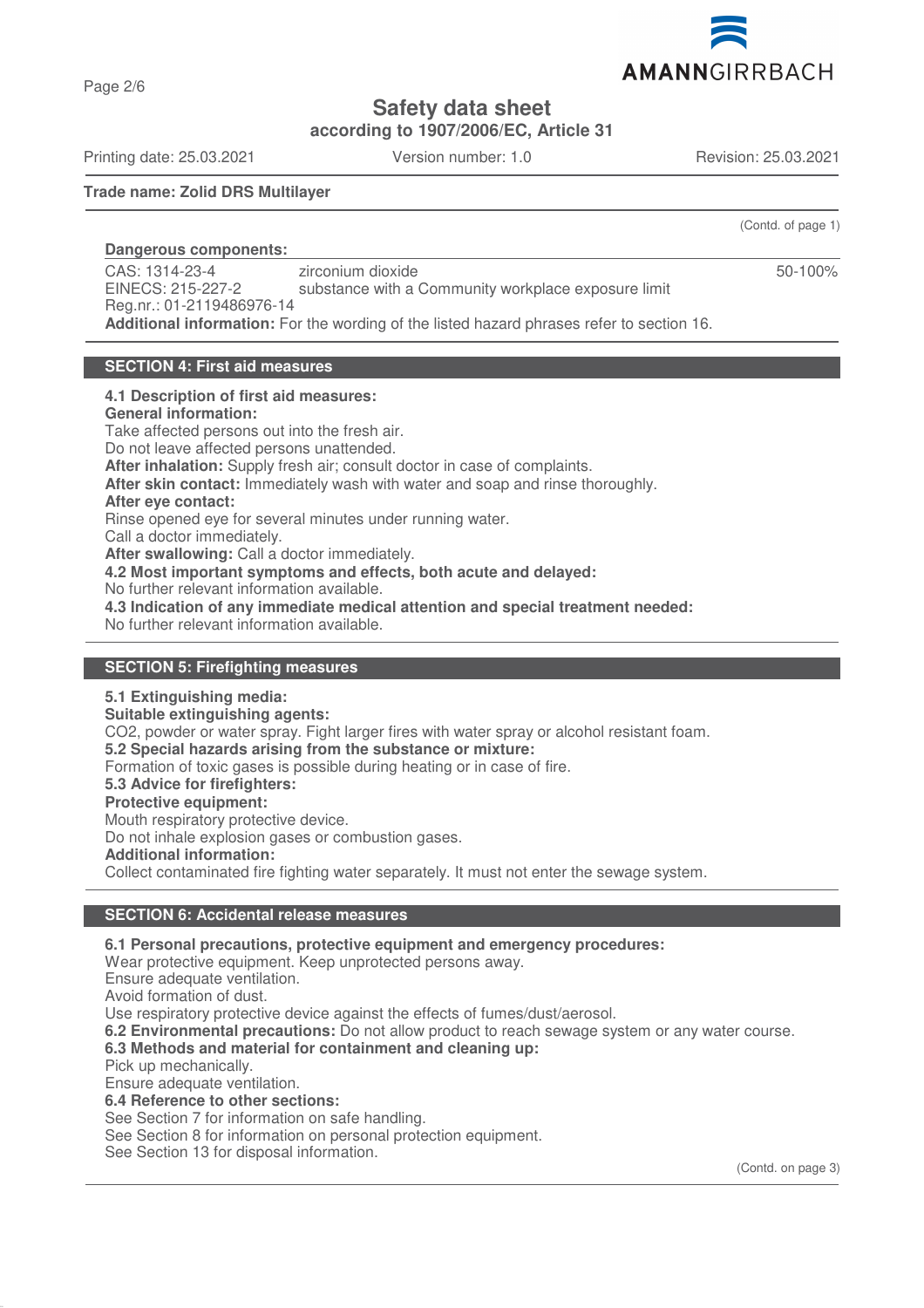

**Safety data sheet**

**according to 1907/2006/EC, Article 31**

Printing date: 25.03.2021 Version number: 1.0 Revision: 25.03.2021

AMANNGIRRBACH

**Trade name: Zolid DRS Multilayer**

(Contd. of page 2)

## **SECTION 7: Handling and storage**

## **7.1 Precautions for safe handling:**

Open and handle receptacle with care. Ensure good ventilation/exhaustion at the workplace. Prevent formation of dust. Provide suction extractors if dust is formed. **Information about fire - and explosion protection:** Keep ignition sources away - Do not smoke.

**7.2 Conditions for safe storage, including any incompatibilities: Storage:**

**Requirements to be met by storerooms and receptacles:** Store only in the original receptacle. **Information about storage in one common storage facility:** Store away from foodstuffs. **Further information about storage conditions:** Keep container tightly sealed. **7.3 Specific end use(s):** No further relevant information available.

## **SECTION 8: Exposure controls/personal protection**

## **8.1 Control parameters:**

**Ingredients with limit values that require monitoring at the workplace:** 

## **1314-23-4 zirconium dioxide**

OEL Short-term value: 10 mg/m<sup>3</sup> Long-term value: 5 mg/m<sup>3</sup> as Zr

## **8.2 Exposure controls:**

**Appropriate engineering controls** No further data; see item 7.

# **Individual protection measures, such as personal protective equipment**

**General protective and hygienic measures:**

The usual precautionary measures are to be adhered to when handling chemicals.

Wash hands before breaks and at the end of work.

Keep away from foodstuffs, beverages and feed.

Do not inhale dust / smoke / mist.

Avoid contact with the eyes and skin.

## **Respiratory protection:**

Use suitable respiratory protective device in case of insufficient ventilation.

Short term filter device:

Filter P2

## **Hand protection** Protective gloves

**Material of gloves:**

Nitrile rubber, NBR

The selection of the suitable gloves does not only depend on the material, but also on further marks of quality and varies from manufacturer to manufacturer.

## **Penetration time of glove material:**

The exact break through time has to be found out by the manufacturer of the protective gloves and has to be observed.

**Eye/face protection** Tightly sealed goggles

## **SECTION 9: Physical and chemical properties**

**9.1 Information on basic physical and chemical properties: General Information: Colour:** White **Odour:** Odourless **Odour threshold:** Not determined.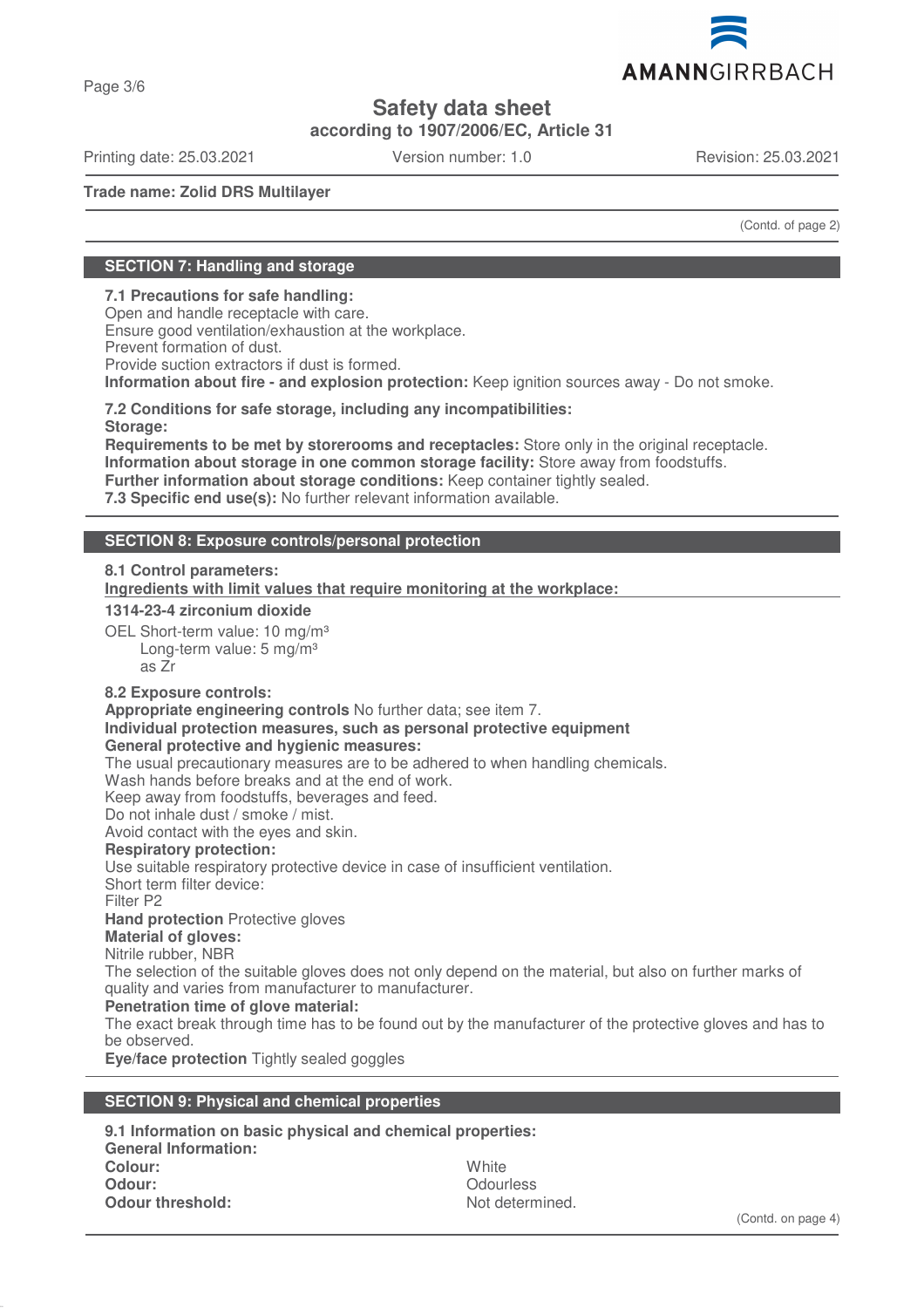AMANNGIRRBACH

**Safety data sheet**

**according to 1907/2006/EC, Article 31**

Printing date: 25.03.2021 Version number: 1.0 Revision: 25.03.2021

**Trade name: Zolid DRS Multilayer**

|                                                                                  | (Contd. of page 3)                            |
|----------------------------------------------------------------------------------|-----------------------------------------------|
| <b>Melting point/freezing point:</b>                                             | Undetermined.                                 |
| Boiling point or initial boiling point and boiling                               |                                               |
| range                                                                            | Undetermined.                                 |
| <b>Flammability</b>                                                              | Not applicable.                               |
| Lower and upper explosion limit                                                  |                                               |
| Lower:                                                                           | Not determined.                               |
| Upper:<br>Flash point:                                                           | Not determined.<br>Not applicable.            |
| Auto-ignition temperature:                                                       | Product is not selfigniting.                  |
| <b>Decomposition temperature:</b>                                                | Not determined.                               |
| pH                                                                               | Not applicable.                               |
| <b>Viscosity:</b>                                                                |                                               |
| <b>Kinematic viscosity</b>                                                       | Not applicable.                               |
| <b>Dynamic:</b>                                                                  | Not applicable.                               |
| <b>Solubility</b>                                                                |                                               |
| water:                                                                           | Not miscible or difficult to mix.             |
| Partition coefficient n-octanol/water (log value)                                | Not determined.                               |
| Vapour pressure:                                                                 | Not determined.                               |
| Density and/or relative density                                                  |                                               |
| <b>Density:</b>                                                                  | Not determined.                               |
| <b>Relative density:</b><br>Vapour density:                                      | Not determined.<br>Not determined.            |
|                                                                                  |                                               |
| 9.2 Other information:                                                           |                                               |
| Appearance:                                                                      |                                               |
| Form:                                                                            | Solid                                         |
| Important information on protection of health<br>and environment, and on safety. |                                               |
| <b>Explosive properties:</b>                                                     | Product does not present an explosion hazard. |
| <b>Change in condition:</b>                                                      |                                               |
| <b>Evaporation rate:</b>                                                         | Not applicable.                               |
| Information with regard to physical hazard                                       |                                               |
| classes                                                                          |                                               |
| <b>Explosives</b>                                                                | Void                                          |
| <b>Flammable gases</b>                                                           | Void                                          |
| <b>Aerosols</b>                                                                  | Void                                          |
| <b>Oxidising gases</b>                                                           | Void                                          |
| <b>Gases under pressure</b>                                                      | Void                                          |
| <b>Flammable liquids</b>                                                         | Void                                          |
| <b>Flammable solids</b>                                                          | Void                                          |
| Self-reactive substances and mixtures                                            | Void<br>Void                                  |
| <b>Pyrophoric liquids</b><br><b>Pyrophoric solids</b>                            | Void                                          |
| Self-heating substances and mixtures                                             | Void                                          |
| Substances and mixtures, which emit flammable                                    |                                               |
| gases in contact with water                                                      | Void                                          |
| <b>Oxidising liquids</b>                                                         | Void                                          |
| <b>Oxidising solids</b>                                                          | Void                                          |
| <b>Organic peroxides</b>                                                         | Void                                          |
| <b>Corrosive to metals</b>                                                       | Void                                          |
| <b>Desensitised explosives</b>                                                   | Void                                          |
|                                                                                  | (Contd. on page 5)                            |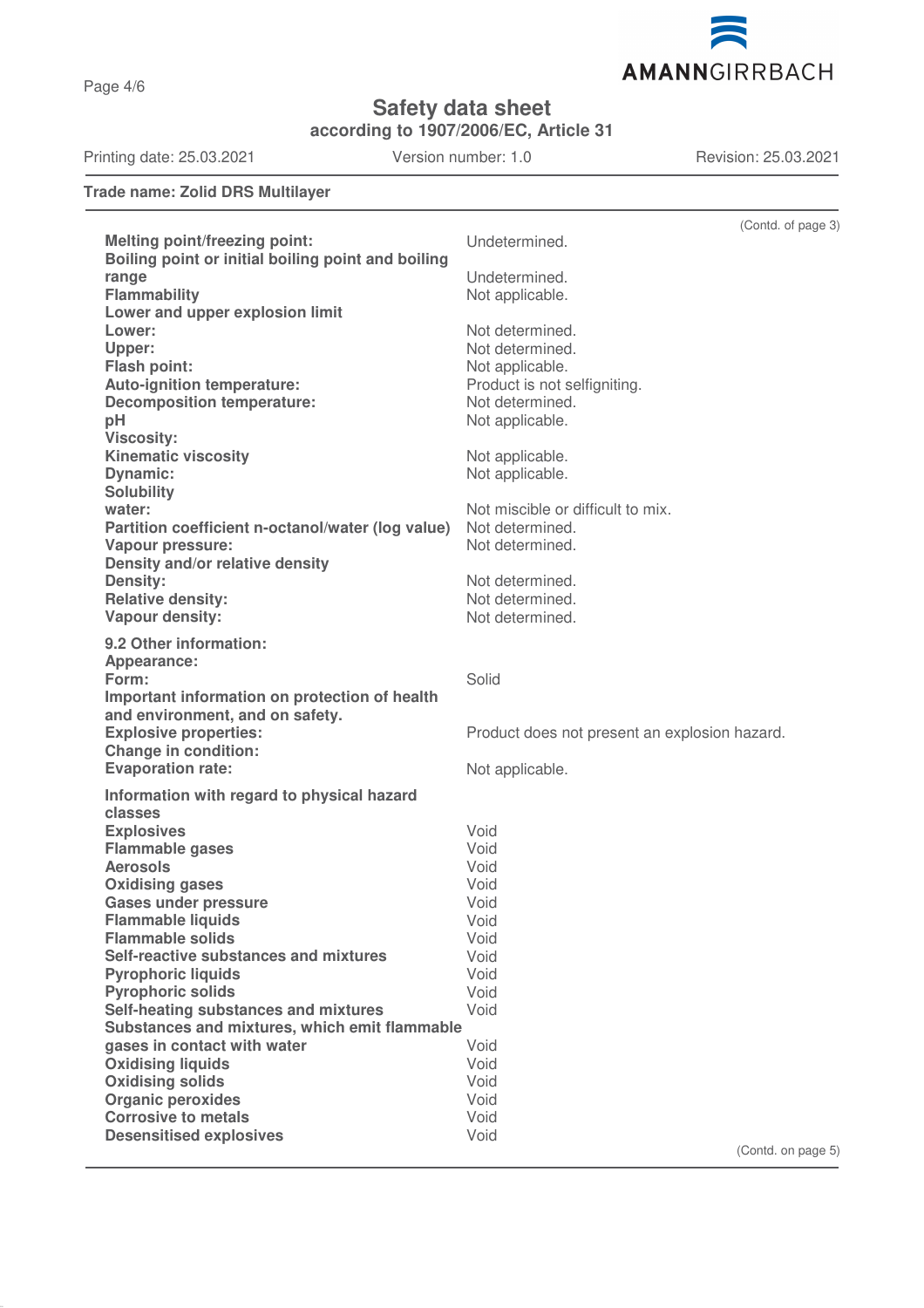

**Safety data sheet**

**according to 1907/2006/EC, Article 31**

Printing date: 25.03.2021 Version number: 1.0 Revision: 25.03.2021

**Trade name: Zolid DRS Multilayer**

(Contd. of page 4)

## **SECTION 10: Stability and reactivity**

**10.1 Reactivity:** No further relevant information available.

**10.2 Chemical stability:**

**Thermal decomposition / conditions to be avoided:**

No decomposition if used according to specifications.

**10.3 Possibility of hazardous reactions:** No dangerous reactions known.

**10.4 Conditions to avoid:** No further relevant information available.

**10.5 Incompatible materials:** No further relevant information available.

**10.6 Hazardous decomposition products:** No dangerous decomposition products known.

## **SECTION 11: Toxicological information**

**11.1 Information on hazard classes as defined in Regulation (EC) No 1272/2008**

**Acute toxicity** Based on available data, the classification criteria are not met.

**Skin corrosion/irritation** Based on available data, the classification criteria are not met.

**Serious eye damage/irritation** Based on available data, the classification criteria are not met.

**Respiratory or skin sensitisation** Based on available data, the classification criteria are not met.

**Germ cell mutagenicity** Based on available data, the classification criteria are not met.

**Carcinogenicity** Based on available data, the classification criteria are not met.

**Reproductive toxicity** Based on available data, the classification criteria are not met.

**STOT-single exposure** Based on available data, the classification criteria are not met.

**STOT-repeated exposure** Based on available data, the classification criteria are not met.

**Aspiration hazard** Based on available data, the classification criteria are not met.

**11.2 Information on other hazards**

**Endocrine disrupting properties** 

None of the ingredients is listed.

## **SECTION 12: Ecological information**

**12.1 Toxicity:**

**Aquatic toxicity:** No further relevant information available.

**12.2 Persistence and degradability:** No further relevant information available.

**12.3 Bioaccumulative potential:** No further relevant information available.

**12.4 Mobility in soil:** No further relevant information available.

## **12.5 Results of PBT and vPvB assessment:**

**PBT:** Not applicable.

**vPvB:** Not applicable.

## **12.6 Endocrine disrupting properties**

The product does not contain substances with endocrine disrupting properties.

**12.7 Other adverse effects:** No further relevant information available.

## **Additional ecological information:**

#### **General notes:**

Water hazard class 1 (German Regulation) (Self-assessment): slightly hazardous for water Do not allow undiluted product or large quantities of it to reach ground water, water course or sewage system.

## **SECTION 13: Disposal considerations**

## **13.1 Waste treatment methods:**

**European waste catalogue:**

Dispose of contents/container in accordance with local/regional/national/international regulations.